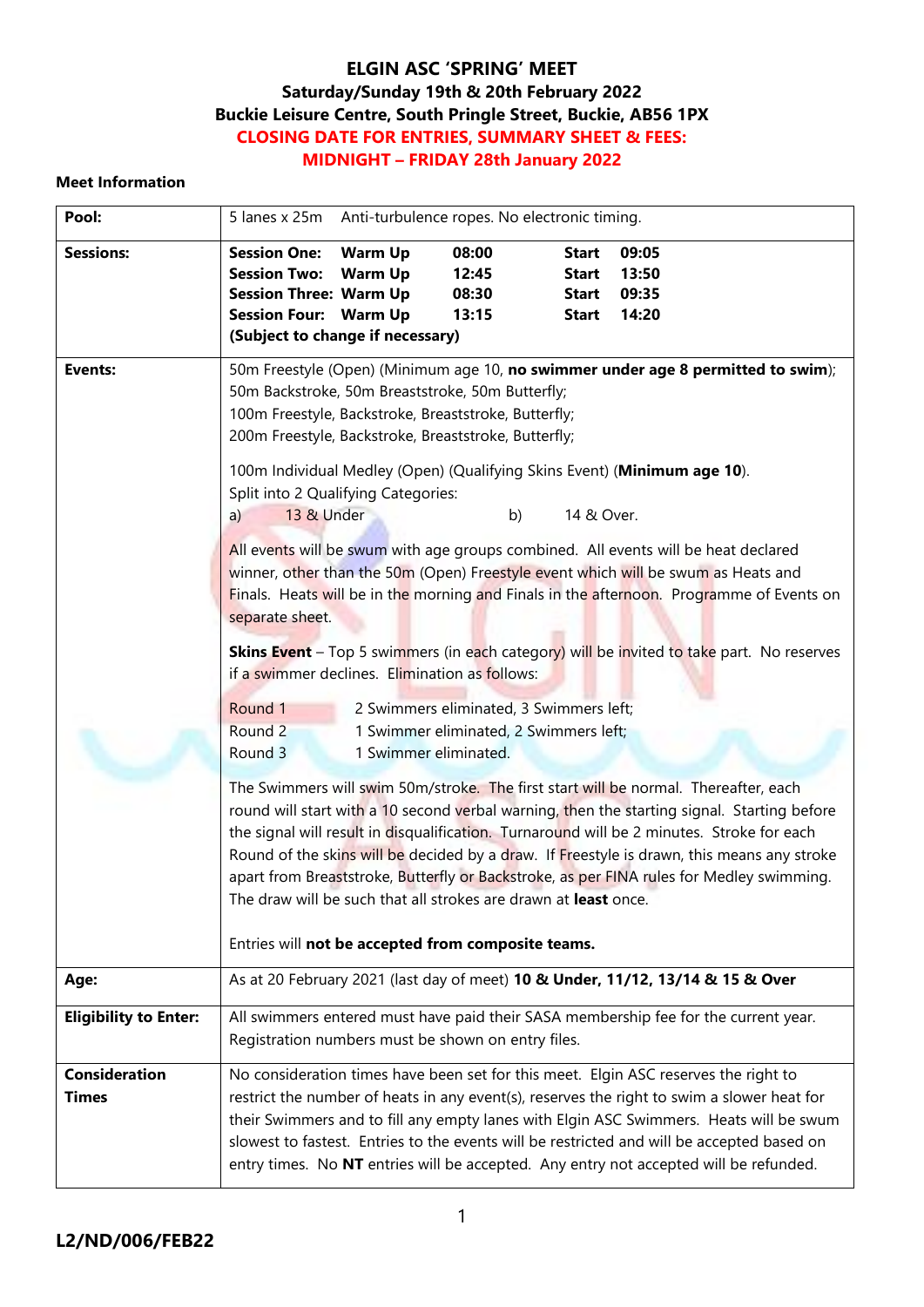# **ELGIN ASC 'SPRING' MEET**

## **Saturday/Sunday 19th & 20th February 2022**

## **Buckie Leisure Centre, South Pringle Street, Buckie, AB56 1PX**

| <b>CLOSING DATE FOR ENTRIES, SUMMARY SHEET &amp; FEES:</b> |  |  |
|------------------------------------------------------------|--|--|
| $MINNICUT = E DINAV 29th$ Lanuary 2022                     |  |  |

|                                   | <u> NIIDNIUMI – FRIDAT ZOTII JANUATY ZUZZ</u>                                                                                                                                                                                                                                                                                |  |  |  |  |  |
|-----------------------------------|------------------------------------------------------------------------------------------------------------------------------------------------------------------------------------------------------------------------------------------------------------------------------------------------------------------------------|--|--|--|--|--|
| <b>Entry Fees:</b>                | £6.00 for all 100m & 200m events. £5.00 for ALL 50m events.                                                                                                                                                                                                                                                                  |  |  |  |  |  |
|                                   | Payment to be made by BACS. Account No: TSB Elgin A/C 00030028 Sort Code: 30-25-89.<br>Reference ELSM21 followed by your club code eg ELSM21NENX.                                                                                                                                                                            |  |  |  |  |  |
| <b>Entries:</b>                   | All entries must be on Hy-tek Team Manager entry file (District Rule SW 4.1.). Entry files<br>may be obtained by downloading from the North District website (www.sasanorth.org.uk)<br>or contact Denise Brown at elginascmm@gmail.com                                                                                       |  |  |  |  |  |
|                                   | Entries may have to be limited dependent upon numbers received. In the event that there<br>is an oversubscription, entries will be accepted as evenly across the programme as is<br>practical.                                                                                                                               |  |  |  |  |  |
|                                   | Draft Programme will be emailed to all participating clubs, with notice of<br>entries/scratches. After this time no withdrawals for refund will be accepted unless notice<br>of Doctors Note is given within 7 days after last day of meet.                                                                                  |  |  |  |  |  |
|                                   | Please note Summary Sheet and Payment must be received within 3 postal days of<br>closing date of (MIDNIGHT 28th JANUARY) There will be zero tolerance of late<br>payment and any entry that is not accompanied by payment in the specified<br>timeframe will be rejected without delay.                                     |  |  |  |  |  |
|                                   | Entry files, summary sheet and entry fees should be sent to: - elginascmm@gmail.com<br>Denise Brown, 7 Duffus Heights, ELGIN, IV30 5PA                                                                                                                                                                                       |  |  |  |  |  |
| <b>Early Withdrawals:</b>         | Withdrawals prior to the event may be sent by email to: elginascmm@gmail.com to arrive<br>by 5pm at the latest on Thursday 17th February 2019.<br>NB: All details must be included on e-mail withdrawals ie Name, Event No, Stroke, Comp<br>No etc. Telephone withdrawals will not be accepted.                              |  |  |  |  |  |
| <b>Withdrawals on the</b><br>Day: | Withdrawals from heats should be notified to the recorders desk via Team Entries list.<br>These sheets should be handed back in at least 20 minutes prior to the start of the<br>appropriate session.                                                                                                                        |  |  |  |  |  |
| <b>Marshalling</b>                | There will be marshalling. All swimmers must attend marshalling before their events and<br>are advised to attend in good time. The start of a race will not be delayed for absent<br>swimmers who have not presented themselves to the marshals prior to their heat leaving.<br>Late swimmers will not be permitted to swim. |  |  |  |  |  |
| <b>Awards:</b>                    | There will be no medals.                                                                                                                                                                                                                                                                                                     |  |  |  |  |  |
|                                   | Skins Event Winners only will be awarded with a 'Skins' Cap and a prize of £50 cash for<br>each final winner(s) of Round 3 only.                                                                                                                                                                                             |  |  |  |  |  |
| <b>Technical Officials:</b>       | Lists of Technical Officials for all sessions can be entered on the attached sheet and must<br>be emailed to Anne Heald at anne heald@hotmail.com no later than (Thursday 3rd<br>February 2021).                                                                                                                             |  |  |  |  |  |
|                                   | Please note that probationary Officials requiring mentoring should make this request to<br>Anne when names are submitted.                                                                                                                                                                                                    |  |  |  |  |  |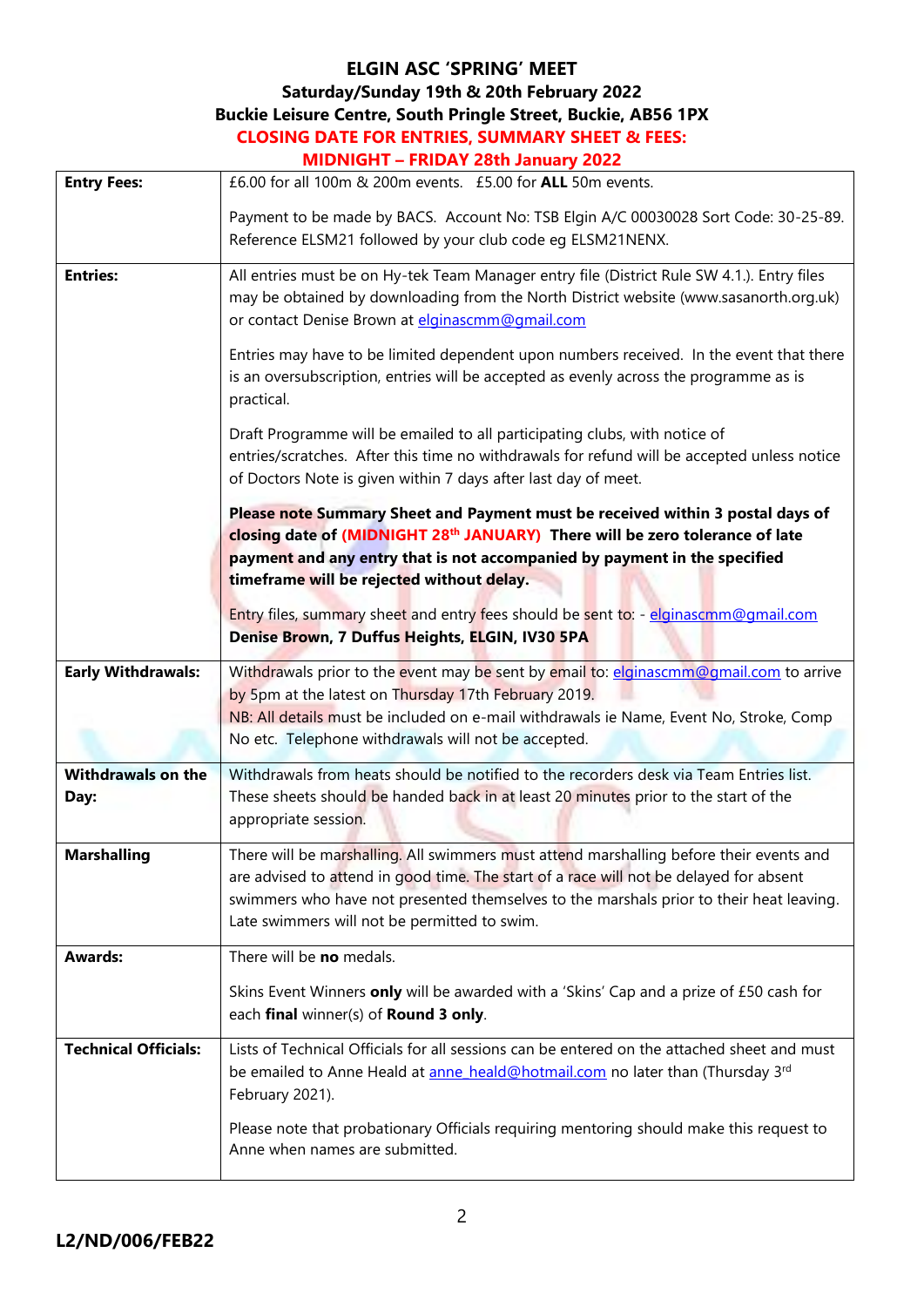# **ELGIN ASC 'SPRING' MEET**

## **Saturday/Sunday 19th & 20th February 2022**

# **Buckie Leisure Centre, South Pringle Street, Buckie, AB56 1PX**

#### **CLOSING DATE FOR ENTRIES, SUMMARY SHEET & FEES: MIDNIGHT – FRIDAY 28th January 2022**

|                       | <b>MIDNIUM - FRIDAY ZOUI JANUARY ZUZZ</b>                                                                                                                                                                                             |
|-----------------------|---------------------------------------------------------------------------------------------------------------------------------------------------------------------------------------------------------------------------------------|
|                       | Lunch will <b>not</b> be provided for Officials due to Covid restrictions. Could all Officials bring<br>their own water bottle in accordance with Covid regulations.                                                                  |
|                       | Any queries or changes to Technical Officials after the closing date should be directed to<br>Anne Heald at anne heald@hotmail.com                                                                                                    |
| <b>Photography:</b>   | No photographic or video equipment will be allowed in any area without the prior<br>approval of the Meet Convenor: Sharon Wood.                                                                                                       |
|                       | Photographic Forms can be obtained at the Elgin Club desk in the front foyer. Completed<br>forms must be signed by an Elgin Club representative and a band/sticker will be issued for<br>registration.                                |
|                       | The use of mobile phones/photographic/video equipment is not permitted at any time<br>in the changing area, showers or toilets.                                                                                                       |
|                       | All must be switched to silent on the pool deck.                                                                                                                                                                                      |
| <b>Meet Convenor:</b> | Sharon Wood Email: elginascgc18@gmail.com                                                                                                                                                                                             |
| Important             | 1. All participants are required to adhere to the Scottish Swimming Code of Ethics,                                                                                                                                                   |
| <b>Information:</b>   | and relevant codes of conduct.<br>2. A Licence has been granted for this competition and accreditation will be applied                                                                                                                |
|                       | for through SASA North District.                                                                                                                                                                                                      |
|                       | 3. Each competitor should bring (as a minimum): • Sufficient water in a plastic water                                                                                                                                                 |
|                       | bottle(s); • Shorts & t-shirt to wear over the swimsuit/swim shorts at all times                                                                                                                                                      |
|                       | when not swimming; • Poolside shoes (e.g. crocs/clean trainers/flip flops); • Hand                                                                                                                                                    |
|                       | sanitiser.                                                                                                                                                                                                                            |
|                       | 4. Poolside/changing room access will be limited to team coaches and chaperones                                                                                                                                                       |
|                       | up to a maximum of one coach/chaperone per 10 swimmers, with a maximum of                                                                                                                                                             |
|                       | 3 coaches/chaperones at any one time.                                                                                                                                                                                                 |
|                       | Belongings should be placed in the lockers provided.<br>5.                                                                                                                                                                            |
|                       | Seating areas will be allocated to each team. Teams are responsible for ensuring<br>6.<br>that their swimmers recognize the importance of "giving people space", especially<br>when moving through the seating and marshalling areas. |
|                       | 7. Participating clubs will receive one copy of start sheets for each session.                                                                                                                                                        |
|                       | Coaches should ensure that their swimmers enter and exit the warm ups at the<br>8.                                                                                                                                                    |
|                       | allotted times. Swimmers must not enter the pool until their warm-up start is<br>announced and must follow all instructions. Full warm up details will be issued                                                                      |
|                       | prior to the meet.                                                                                                                                                                                                                    |
|                       | 9. Over the top starts will be issued at the discretion of the Meet Referee.                                                                                                                                                          |
|                       | 10. The meet organisers and the facility management cannot be held responsible for                                                                                                                                                    |
|                       | items lost or damaged during the course of the event.<br>11. Clubs are responsible for clearing their seating area of belongings, litter, etc.                                                                                        |
|                       | before leaving at the end of the competition day. Bin liners for plastic                                                                                                                                                              |
|                       | bottles/recyclable items and for general waste will be distributed around the pool                                                                                                                                                    |
|                       | - please use them.                                                                                                                                                                                                                    |
|                       | 12. Glass bottles, containers and hot drinks are not permitted in the pool area.                                                                                                                                                      |
|                       | 13. There will be no spectating due to Covid regulations. No livestream available.                                                                                                                                                    |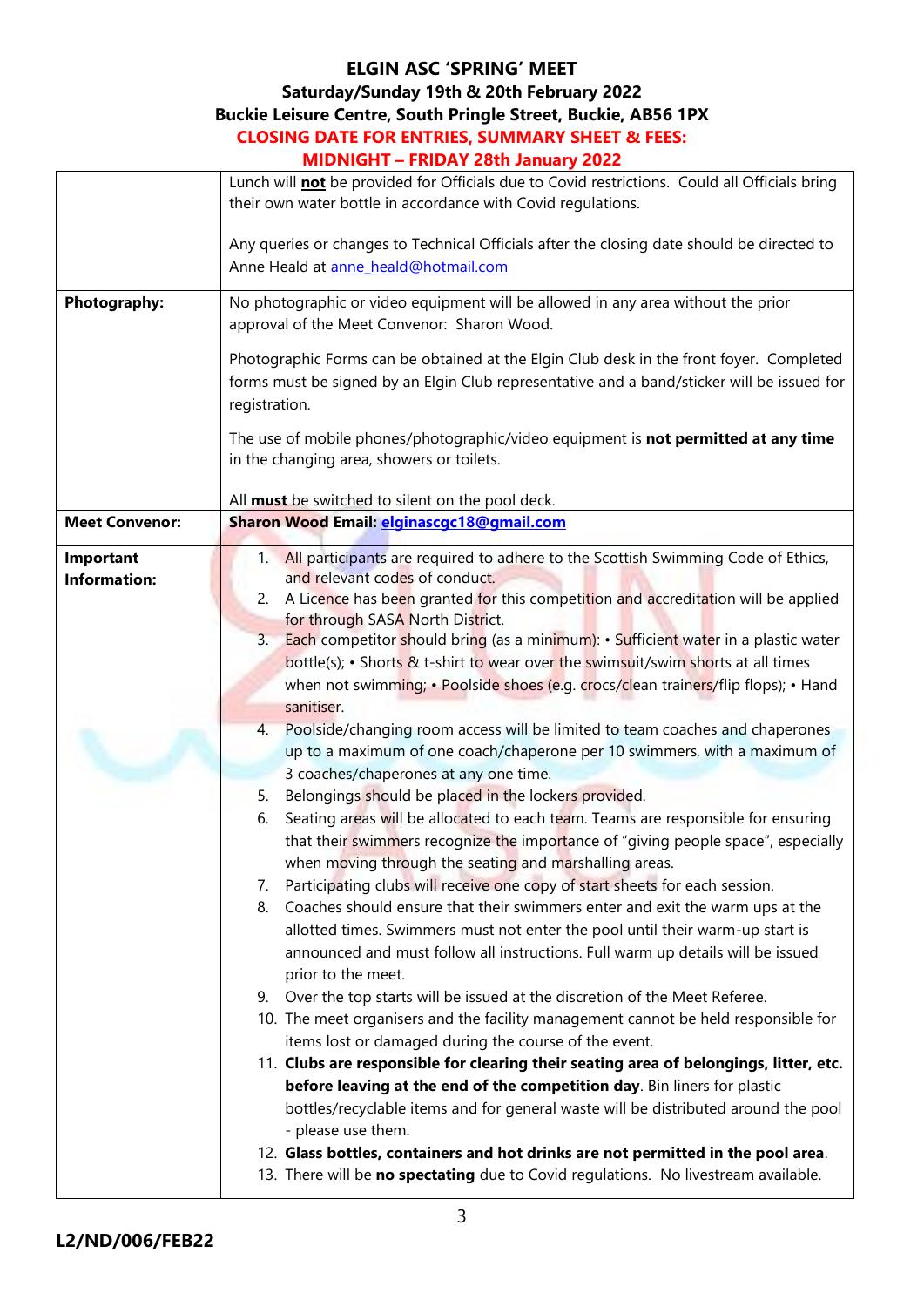## **ELGIN ASC 'SPRING' MEET Saturday/Sunday 19th & 20th February 2022 Buckie Leisure Centre, South Pringle Street, Buckie, AB56 1PX CLOSING DATE FOR ENTRIES, SUMMARY SHEET & FEES: MIDNIGHT – FRIDAY 28th January 2022 Covid-19:** 1. Hand sanitizer must be used upon arrival and departure from the venue. 2. All attendees 12 years of age and over, including swimmers, Coaches, poolside helpers, STOs etc. **must wear a face covering at all times** (unless medical or disability exceptions apply). 3. As per the COVID procedures and guidelines in place for the event, we require contact details for everyone that is part of the event (to be completed in person at the meet): • Name • Contact number • Club • Role at the event • Sessions participating 4. This does not apply to swimmers as club contacts will be given. The information will be given to facility management who will store it securely for 21 days and will delete it at that point. The information will only be passed on to the Test & Protect team if required. **Covid Disclaimer** 5. While every reasonable effort will be made for the competition to happen, the regular changes in COVID restrictions that we have seen still provide some unpredictability when planning. 6. The conditions for the meet and whether the entire competition ultimately takes place is dependent on the local/regional restrictions in place on facilities, the sporting activity and the participants at that time. 7. No guarantee can be given by Elgin ASC that the meet will take place at a particular time, on any particular date or at any particular venue. 8. Elgin ASC reserves the right to cancel the meet without notice and without liability for doing so if required. The meet will not be rescheduled if is unable to take place on the scheduled dates. 9. In the event of cancellation or abandonment of the event, refunds if any, will be made at the absolute discretion of Elgin ASC. 10. Elgin ASC will have no legal liability to make a refund or to pay any form of consequential or indirect damage such as loss of enjoyment, travel, catering and accommodation. **Meet CLO: Everyone attending the meet is required to take a self-administered lateral flow test 24 hours prior to arrival at the venue. The results do not require to be submitted or recorded by the Club or event organising team. There is no requirement to complete Health Screening, self-declaration or opt-in forms. Meet CLO – Tony McLaughlin [easc.covid.officer@gmail.com](mailto:easc.covid.officer@gmail.com) Other:** Depending on Covid regulations and restrictions, there may be a limited availability of wrapped and bottled refreshments. There may be a raffle for the children but again depends on the current/future restrictions.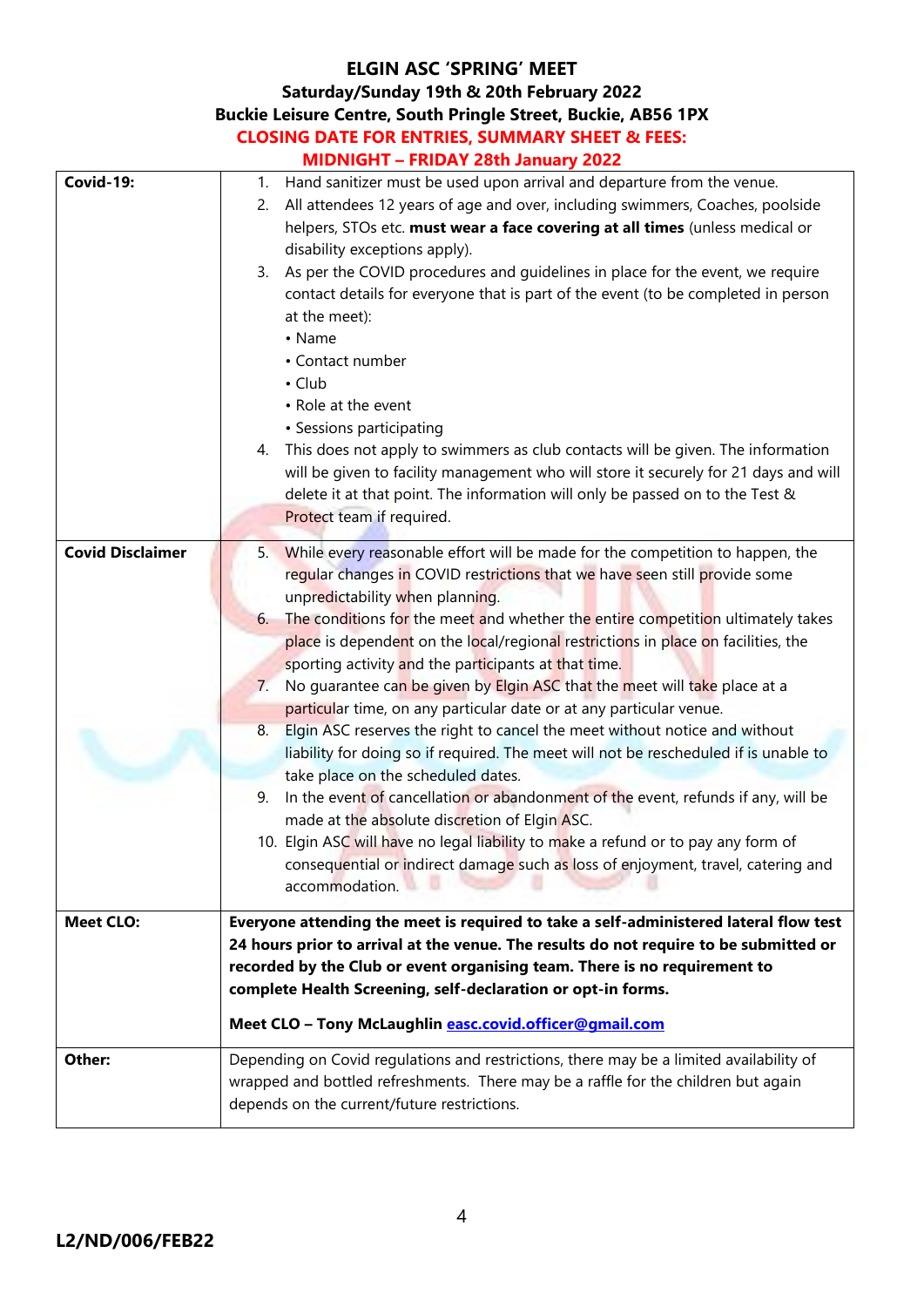#### **Programme of Events**

#### **Saturday**

### **Session One**

| Event 101 |  |
|-----------|--|
| Event 102 |  |
| Event 103 |  |
| Event 104 |  |
| Event 105 |  |
| Event 106 |  |
| Event 107 |  |
| Event 108 |  |

#### **Session Two**

## **Sunday**

**Session Three**

#### **Session Four**

- 
- 

Event 101 Boys **(13&U)** 100m IM **(Skins)** Event 102 Boys **(14&O)** 100m IM **(Skins)** Girls **Girls** 200m Butterfly Boys 200m Backstroke Girls **Girls** Girls 100m Breaststroke Boys **Boys Boys Boys Boys Boys Boys Boys Boys Boys Boys Boys Boys Boys Boys Boys Boys Boys Boys Boys Boys Boys Boys Boys Boys Boys Boys Boys Boys Boys Boys Boys** Girls **(Open)** 50m Freestyle **(Prelims)** Boys 50m Butterfly

Event 201 Girls 200m Breaststroke Event 202 Boys Boys 200m Freestyle Event 203 Girls 50m Backstroke Event 204 Boys Boys 50m Breaststroke Event 205 Girls 6 Girls 100m Butterfly Event 206 Boys Boys 100m Backstroke Event 107 **Girls (Open)** 50m Freestyle **(Finals)** Event 101 Boys **(Skins)** 13&U **(Finals)** Event 102 Boys **(Skins)** 14&O **(Finals)**

Event 301 Girls **(13&U)** 100m IM **(Skins)** Event 302 Girls **(14&O)** 100m IM **(Skins)** Event 303 Boys Boys 200m Butterfly Event 304 Girls Girls 200m Backstroke Event 305 Boys Boys 100m Breaststroke Event 306 Girls Girls 100m Freestyle Event 307 Boys **(Open**) 50m Freestyle **(Prelims)** Event 308 Girls 50m Butterfly

Event 401 Boys Boys 200m Breaststroke Event 402 Girls Girls 200m Freestyle Event 403 Boys Boys 50m Backstroke Event 404 Girls 650m Breaststroke Event 405 Boys Bows 100m Butterfly Event 406 Girls Girls 100m Backstroke Event 307 Boys (Open) 50m Freestyle (Finals) Event 301 Girls **(Skins)** 13&U **(Finals)** Event 302 Girls **(Skins)** 14&O **(Finals)**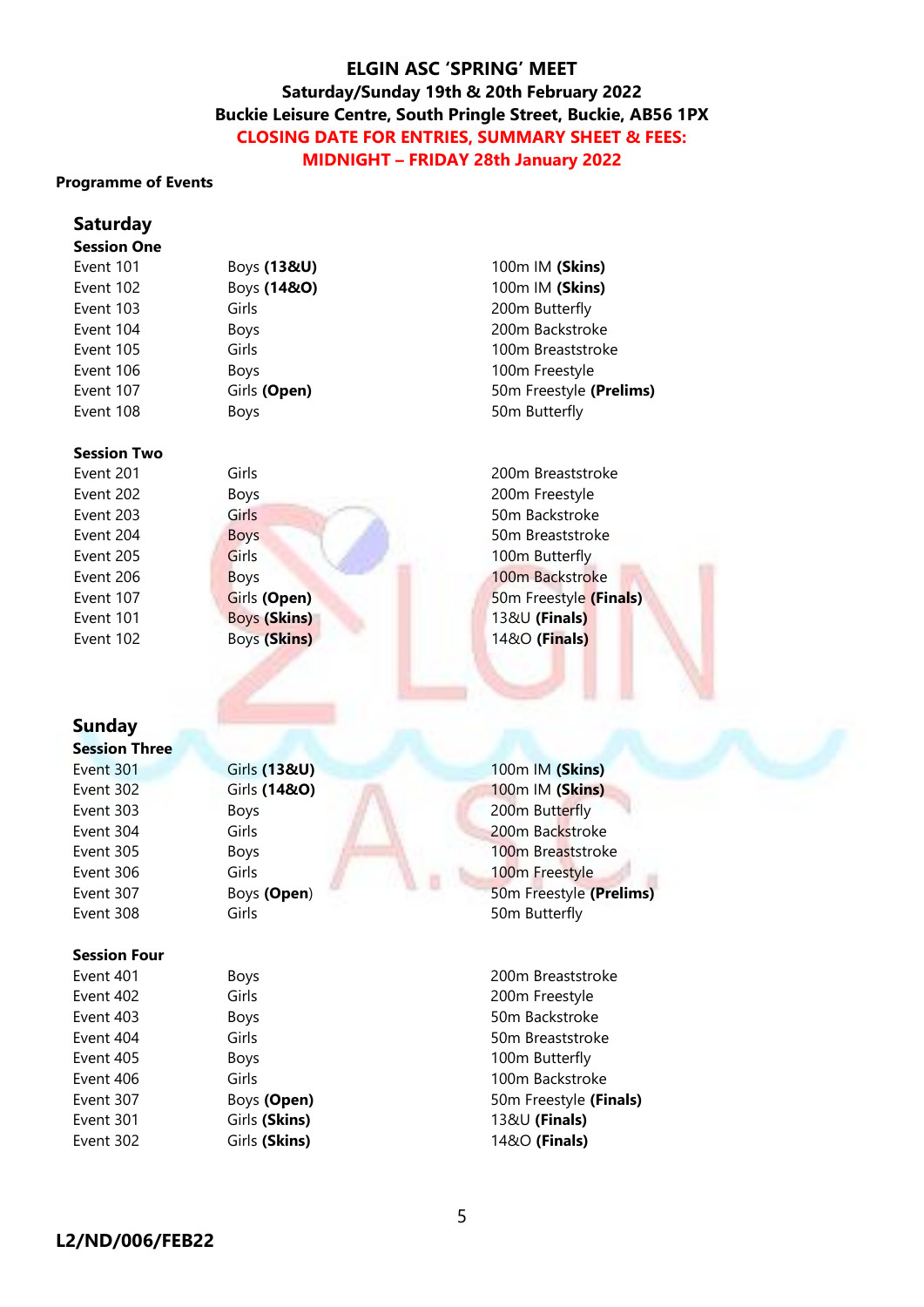#### **Summary Sheet**

| <b>Club Name/Abbr:</b> | <b>Meet Secretary:</b> |
|------------------------|------------------------|
|                        | <b>Address:</b>        |
|                        |                        |
| <b>Tel No:</b>         |                        |
|                        |                        |
| Email:                 |                        |

| BACS, Hy-tek TM Entry Zip File, Summary Sheet<br>Have you sent:              |                   |   |
|------------------------------------------------------------------------------|-------------------|---|
| Paperwork and Payment must be received within 3 postal days of closing date: |                   |   |
|                                                                              | <b>Total:</b> $f$ |   |
| Individual 50m Female Entries                                                | @E5.00            | £ |
| Individual 50m Male Entries                                                  | @E5.00            | £ |
| Ind 100m/200m Female Entries                                                 | @E6.00            | £ |
| Ind 100m/200m Male Entries                                                   | @ £6.00           | £ |

**Payment Via: BACS Account No: TSB Elgin A/C 00030028 Sort Code: 30-25-89. Payment Reference ELSM21 followed by Club Code eg ELSM21NENX.**

**Declaration: I confirm that all swimmers entered in this competition have paid their current SASA membership fee.**

**I confirm that all coaches and/or team staff from our club who will be on poolside are members of Scottish Swimming and have current PVG disclosure.**

**Signed: ............................................ Position in Club: ..................................... Date: .............................**

U

**(This declaration must be completed by all competing clubs)**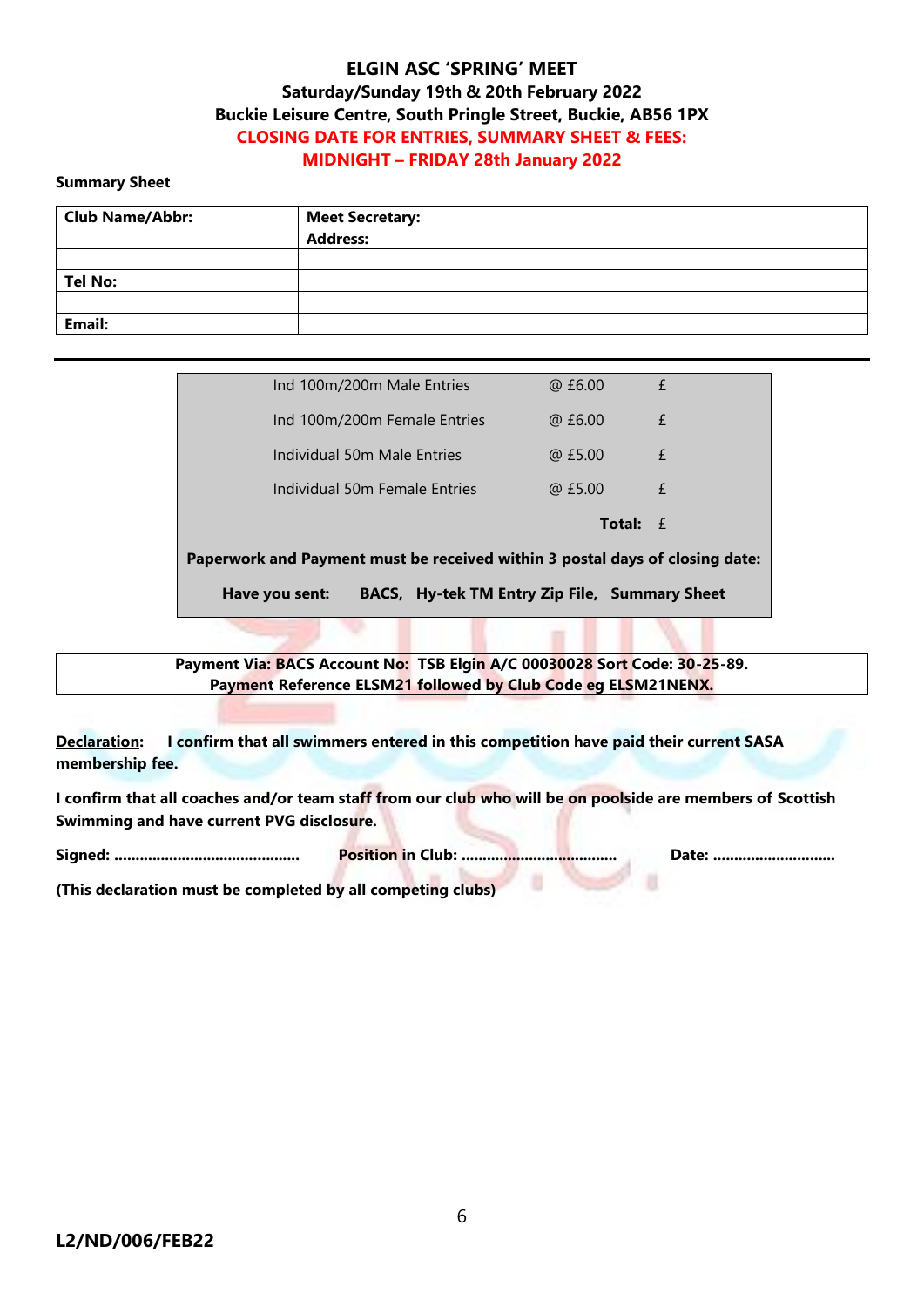### **MIDNIGHT – FRIDAY 28th January 2022**

## **Officials Sheet - Please Note: This sheet to be emailed to Anne Heald E-mail:** [anne\\_heald@hotmail.com](mailto:anne_heald@hotmail.com)

**Club: Tel No: STO Contact Name: E-mail address:**

|                         | <b>SESSION 1</b> |                     |              |                    |                                       |
|-------------------------|------------------|---------------------|--------------|--------------------|---------------------------------------|
|                         | Club<br>Code     | <b>Name</b>         | TK/Judge     | Level<br>J1/J2/J2S | <b>Mentoring Request</b><br>J1/J2/J2S |
|                         | <b>NENX</b>      | <b>EXAMPLE NAME</b> | <b>JUDGE</b> | J1                 | J2                                    |
| $\overline{2}$          |                  |                     |              |                    |                                       |
| $\mathbf{3}$            |                  |                     |              |                    |                                       |
| $\overline{\mathbf{4}}$ |                  |                     |              |                    |                                       |
| 5 <sup>1</sup>          |                  |                     |              |                    |                                       |
| $6\phantom{1}$          |                  |                     |              |                    |                                       |
| $\overline{\mathbf{7}}$ |                  |                     |              |                    |                                       |
| $\boldsymbol{8}$        |                  |                     |              | U                  |                                       |
| $\mathbf{9}$            |                  |                     |              |                    |                                       |
| 10                      |                  |                     |              |                    |                                       |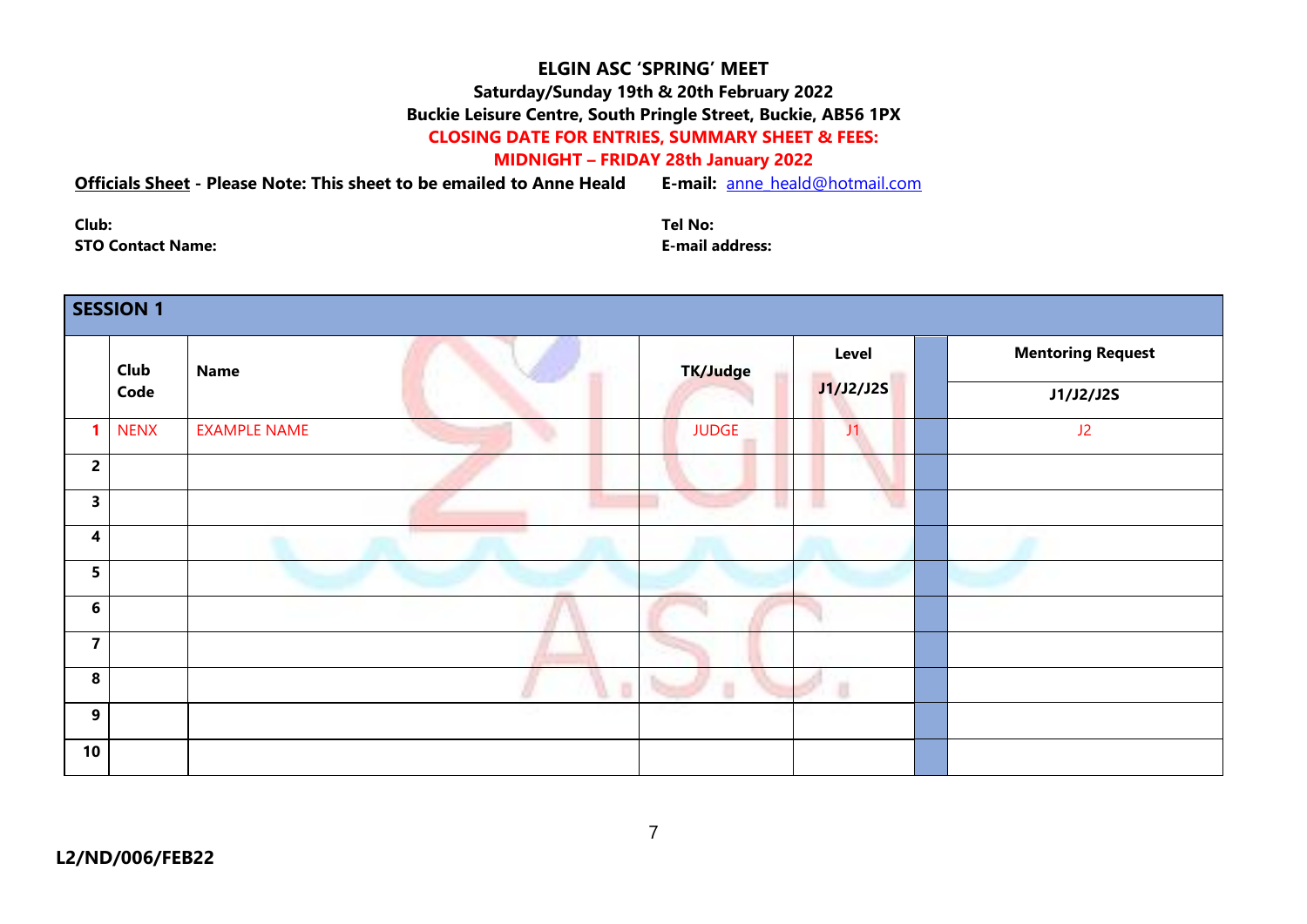|                         | <b>SESSION 2</b><br>Club<br><b>Name</b><br>Code |   | TK/Judge | Level     | <b>Mentoring Request</b> |  |
|-------------------------|-------------------------------------------------|---|----------|-----------|--------------------------|--|
|                         |                                                 |   |          | J1/J2/J2S | <b>J1/J2/J2S</b>         |  |
| $\mathbf{1}$            |                                                 |   |          |           |                          |  |
| $\overline{\mathbf{c}}$ |                                                 |   |          |           |                          |  |
| 3                       |                                                 |   |          |           |                          |  |
| $\overline{\mathbf{4}}$ |                                                 | ÷ |          |           |                          |  |
| 5                       |                                                 |   |          |           |                          |  |
| $\bf 6$                 |                                                 |   |          |           |                          |  |
| $\overline{\mathbf{z}}$ |                                                 |   |          |           |                          |  |
| 8                       |                                                 |   |          |           |                          |  |
| 9                       |                                                 |   |          |           |                          |  |
| $10$                    |                                                 |   |          |           |                          |  |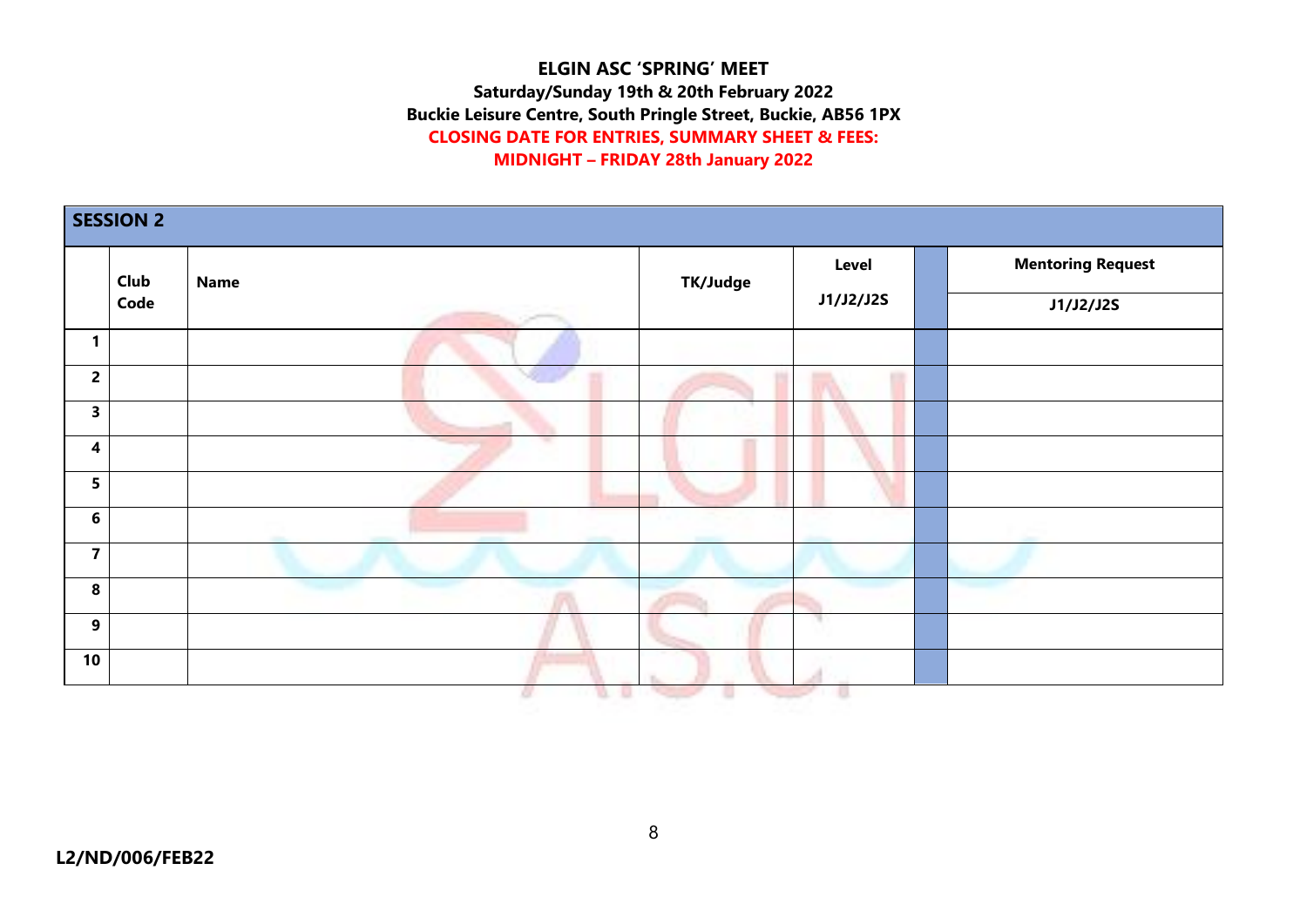# **ELGIN ASC 'SPRING' MEET Saturday/Sunday 19th & 20th February 2022 Buckie Leisure Centre, South Pringle Street, Buckie, AB56 1PX**

# **CLOSING DATE FOR ENTRIES, SUMMARY SHEET & FEES:**

### **MIDNIGHT – FRIDAY 28th January 2022**

|                         | Club | <b>Name</b> | TK/Judge  | Level            | <b>Mentoring Request</b> |
|-------------------------|------|-------------|-----------|------------------|--------------------------|
| Code                    |      |             | J1/J2/J2S | <b>J1/J2/J2S</b> |                          |
| $\mathbf{1}$            |      |             |           |                  |                          |
| $\overline{\mathbf{c}}$ |      |             |           |                  |                          |
| $\overline{\mathbf{3}}$ |      |             |           |                  |                          |
| $\boldsymbol{4}$        |      |             |           |                  |                          |
| $5\phantom{a}$          |      |             |           |                  |                          |
| $\bf 6$                 |      |             |           |                  |                          |
| $\overline{\mathbf{7}}$ |      |             |           |                  |                          |
| $\pmb{8}$               |      |             |           |                  |                          |
| $\mathbf{9}$            |      |             |           |                  |                          |
| 10                      |      |             |           |                  |                          |